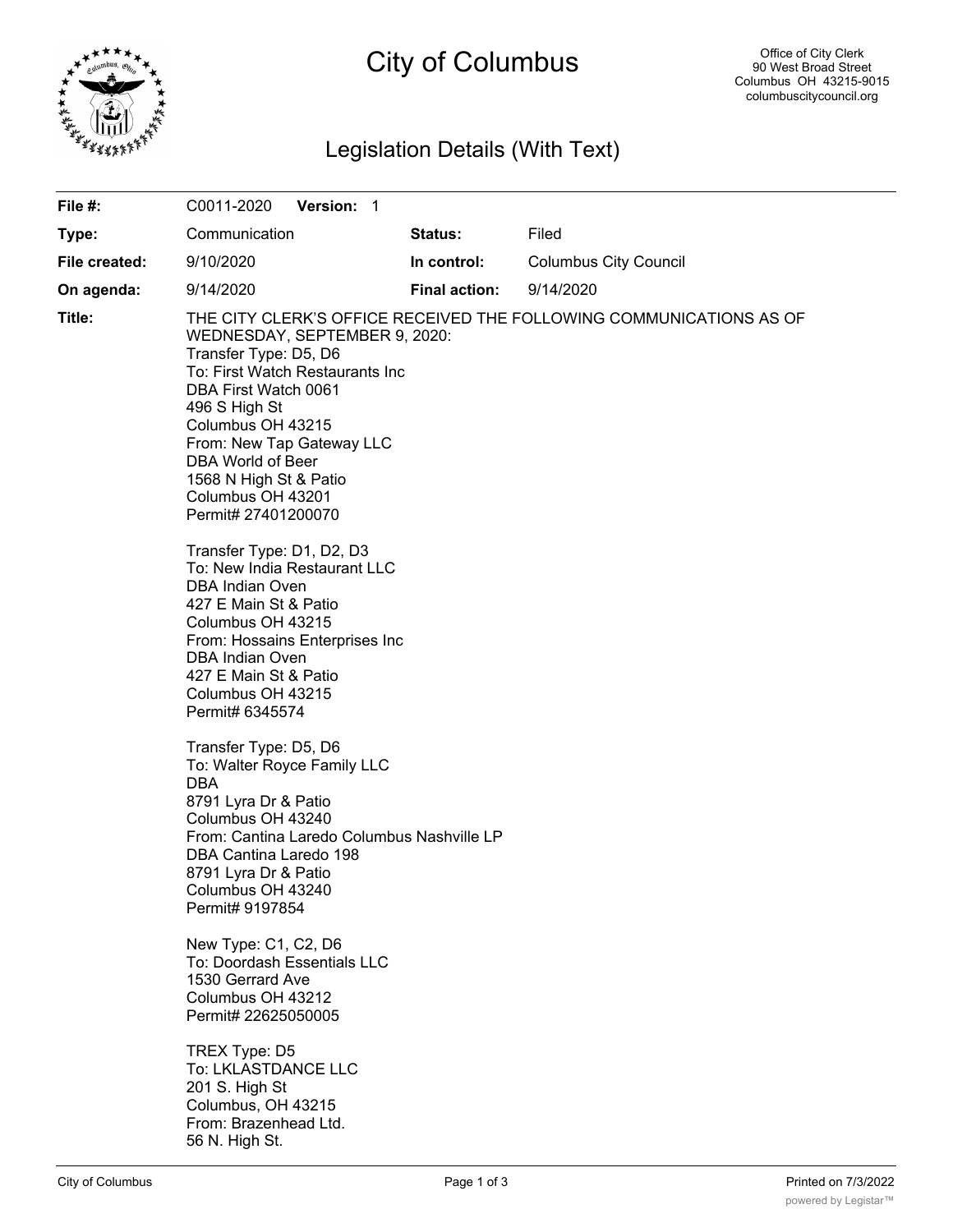Dublin, OH 43017 Permit# 0927801

Advertise Date: 9/19/20 Agenda Date: 9/14/20 Return Date: 9/24/20

#### **Sponsors:**

#### **Indexes:**

**Code sections:**

#### **Attachments:**

| <b>Date</b> | Ver. | <b>Action By</b>             | Action         | <b>Result</b> |
|-------------|------|------------------------------|----------------|---------------|
| 9/14/2020   |      | <b>Columbus City Council</b> | Read and Filed |               |

### THE CITY CLERK'S OFFICE RECEIVED THE FOLLOWING COMMUNICATIONS AS OF WEDNESDAY, SEPTEMBER 9, 2020:

Transfer Type: D5, D6 To: First Watch Restaurants Inc DBA First Watch 0061 496 S High St Columbus OH 43215 From: New Tap Gateway LLC DBA World of Beer 1568 N High St & Patio Columbus OH 43201 Permit# 27401200070 Transfer Type: D1, D2, D3 To: New India Restaurant LLC

DBA Indian Oven 427 E Main St & Patio Columbus OH 43215 From: Hossains Enterprises Inc DBA Indian Oven 427 E Main St & Patio Columbus OH 43215 Permit# 6345574

Transfer Type: D5, D6 To: Walter Royce Family LLC DBA 8791 Lyra Dr & Patio Columbus OH 43240 From: Cantina Laredo Columbus Nashville LP DBA Cantina Laredo 198 8791 Lyra Dr & Patio Columbus OH 43240 Permit# 9197854

New Type: C1, C2, D6 To: Doordash Essentials LLC